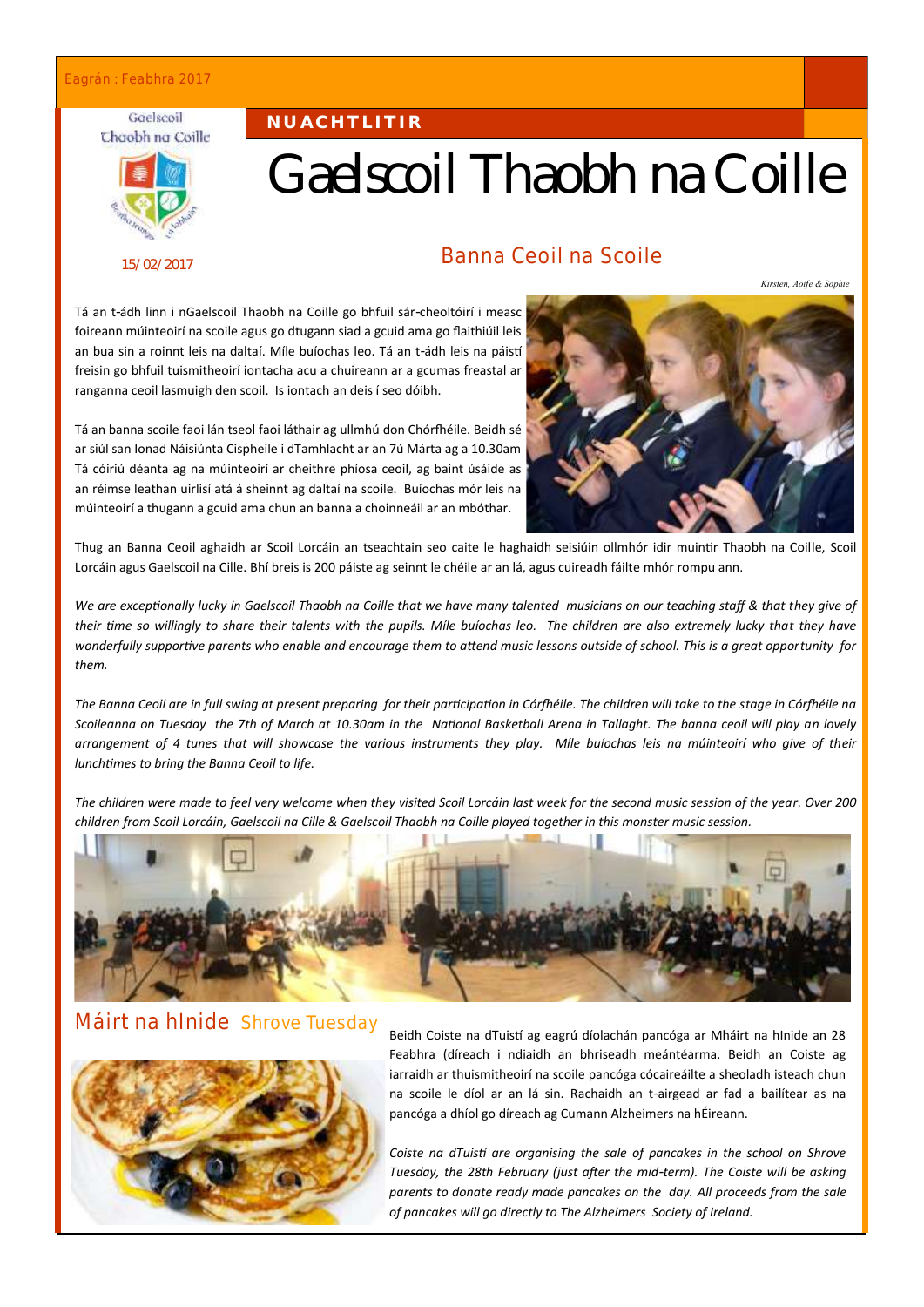## Gaelscoil Thaobh na Coille

Leathanach 2

#### Céad Fhaoistin Sacrament of Reconciliation



Beidh an Chéad Fhaoistin ar siúl ag daltaí R2 ar an Déardaoin seo an 16 Feabhra. Beidh an searmanas ar siúl ag 7pm i Séipéal Mhuire, Áth an Ghainimh.

*R2 will be making their first confessions this Thursday the 16th February. The ceremony will take place at 7pm in St Mary's Church, Sandyford.*



Guímíd gach ádh ar dhaltaí R6 a bheidh ag glacadh Sacraimint an Chóineartaithe ar an Aoine an 10 Márta i Séipéal Mhuire, Ath an Ghainimh ag 11am. Cuirfidh tuistí R5 cupán tae & sóláistí ar fáil dóibh i halla na scoile i ndiaidh an tsearmanais .

*We would like to wish daltaí R6 all the best on Friday the 10th March Friday when they will receive the Sacrament of Confirmation in St Mary's Church, Sandyford at 11.00am. The parents of R5 are organising tae and refreshments for the pupils and their families in the school hall afterwards .*

#### Dátaí do Dialann Dates for Your Diary

- 16/02/17 : R2 Céad Fhaoistin 7pm *First Confessions 7pm St Mary's Sandyford*
- 20/02/17 24/02/17 : Briseadh Meántéarma *Midterm Break - school closed*
- 28/02/17 : Máirt na hInide Díolachán Pancóga *Shrove Tuesday - Pancake Sale*
- 01/03/17 17/03/17 Seachtain na Gaeilge!
- 07/03/17 : Banna Ceoil Córfhéile na Scoileanna 10.30am Tamhlacht *School Band 10.30am Basketball Arena, Tallaght*
- 10/03/17 : R6 Cóineartú 11am *Confirmation 11am St Marys Sandyford*
- 14/03/17 : R4 Comórtas Claisceadail na Céime *R4 Choir Competition 10am Gaelscoil Thaobh na Coille*
- *15/03/17 :* Coiste na dTuistí *-* Potaí Seamróg ar díol *Coiste na dTuistí - selling Shamrock Pots.*
- 17/03/17 : Lá le Pádraig scoil dúnta *St Patrick's Day - school closed*
- 22/03/17 : Cruinniú Tuistí Céad Chabhair Bunúsach don Bhaile 7.30pm & AGM Coiste na dTuistí ina dhiaidh. *Parents' Meeting - Basic First Aid for the Home 7.30pm followed by Parents' Committee AGM*
- 23/03/17 : R5/R6 Ceardlann lae OCG faoi stiúir oilineoirí ó ACCORD. *RSE workshop with facilitators from ACCORD.*
- 26/03/17- 06/04/17 (oíche amháin le cinntiú *one night to be confirmed )* R5/R6 Ceolchoirm Réigiúnach Cór Náisiúnta na nÓg - Lárionad Cispheile, Tamhtacht 8pm *R5/R6 National Children's Choir, Regional Concert, Basketball Arena, Tallaght. 8pm*
- 07/04/17 : Scoil ag dúnadh ag 12:00 do Shaoire na Cásca *School closing at 12:00 for the Easter Holidays*

10/04/17 - 21/04/17 Saoire na Cásca *Easter Holidays*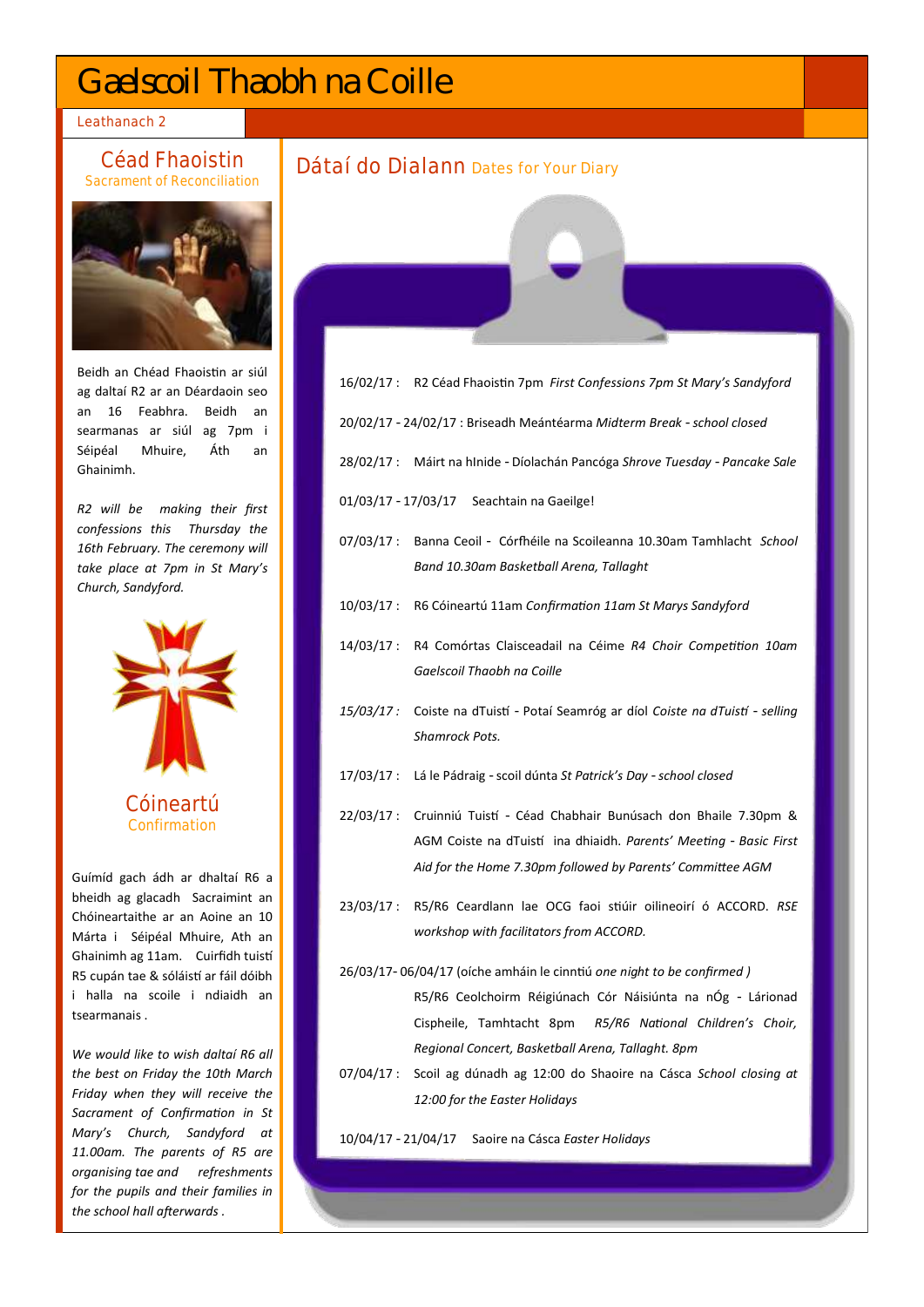#### Eagrán : Feabhra 2017

Leathanach 3

## Comórtas Claisceadail na Céime Stepaside Choral Singing Competition

Mar chuid d'imeachtaí Sheachtain na Gaeilge tá Gaelscoil Thaobh na Coille ag eagrú comórtas Claisceadail do dhaltaí R4 'sna scoileanna logánta. S'éard a bheidh i gceist ná go gcanfaidh gach rang 2 amhrán traidisiúnta Gaeilge. An rang ar fad a bheidh ag canadh agus is amhránaíocht gan tionlacan a bheidh i gceist. S'iad na sean-amhráin Ghaeilge ar nós Báidín Fheidhlimí, Trasna na dTonnta, Óró Sé do Bheatha Bhaile, Beidh Aonach Amárach & rl. atá i gceist.

Beidh an comórtas ar siúl anseo i nGaelscoil Thaobh na Coille ar an Mháirt an 14 Márta agus beidh 5 scoil ón gceantair páirteach ann. Táimid ag súil gur comórtas bliaintiúil a bheidh anseo.



**COMÓRTAS CLAISCEADAIL NA CÉIME Máirt 14 Márta**

*As part of our seachtain na Gaeilge events Gaelscoil Thaobh na Coille is hosting a choral singing competition for the pupils of 4th class in the local schools. Each 4th class will sing two traditional Irish songs (as Gaeilge). Each class will be singing as a choir and they will be singing unaccompanied. The songs that are to be sung are the old Irish songs that we know from our own school days; Báidín Fheidhlimí, Trasna na dTonnta, Óró Sé do Bheatha Bhaile, Beidh Aonach Amárach etc.* 

*The competition will take place in Gaelscoil Thaobh na Coille on Tuesday the 14th of March and 5 local schools have already signed up to participate. We are hoping that this competition will become an annual event.* 



#### Cúrsaí Spóirt Sports News Comórtas Iomána Inti Rang a 3

Glacfaidh R3A agus R3B páírt i gcomórtas iomána Corn Andy Gibbons i Mí Márta. Is deis é do na páistí cluichí a imirt i gcoinne scoileanna áitiúla – Holy Cross, Holy Trinity, Our Lady of the Wayside, St. Mary's, St. Olaf's and Queen of Angels – trí sheachtain as a chéile a bheidh na cluichí ar siúl; ag tosú 7 Márta. Imreofar na cluichí ar fad i halla Club CLG Naomh Olaf. Tá Corn Andy Gibbons buaite ag an scoil ceithre bhliain as a chéile agus tá súil againn lámh a choimeád air arís i mbliana.

*R3A and R3B will participate in the Corn Andy Gibbons indoor hurling competition against local schools – Holy Cross, Holy Trinity, Our Lady of the Wayside, St. Mary's, St. Olaf's and Queen of Angels – on three successive weeks starting on the 7th of March. The games will take place in the Naomh Olaf GAA Clubhouse hall. Gaelscoil Thaobh na Coille have won the cup for the past four years and we intend to challenge for it again this year!* 



Potaí Seamróg Beidh Coiste na dTuistí ag tionsú airgeaddon scoil tré photaí seamróg a dhíol.

> Gheobhaidh gach clann cárta ordaithe 10 líne. Tá súil againn go ndíolfaidh sibh roinnt potaí seamróg le bhur gclann agus bhur gcairde. Cosaíonn gach pota seamróg €5.

> Dáilfear na potaí seamróg roimh Lá Fhéile Pádraig. Tá súil againn go mbainfidh na páisti taitneamh as an tógra seo agus go néireoidh linn airgead mhaith a ghnóthú don scoil! Faigheann an scoil €2 as gach €5 a bailítear!

> Dáilfear na cártaí ordaithe ar na páistí go luath. Cártaí le bheith ar ais roimh 1 Márta.

*Coiste na dTuistí will be fundraising for the school by selling Shamrock Pots.*

*Each family will receive a 10 line order form. We hope you will be able to sell some of these live fresh shamrock pots to friends and family. Each pot of fresh shamrock costs €5.00.* 

*Delivery of the Shamrock will be with the school before we break up for St. Patrick's day. We hope you and the children will enjoy this project and we look forward to making it a success for our school, as for each pot of shamrock sold (€5) the school retains €2.*

*Order cards will be distributed shortly. Cards to be returned to the school by 1st* March.